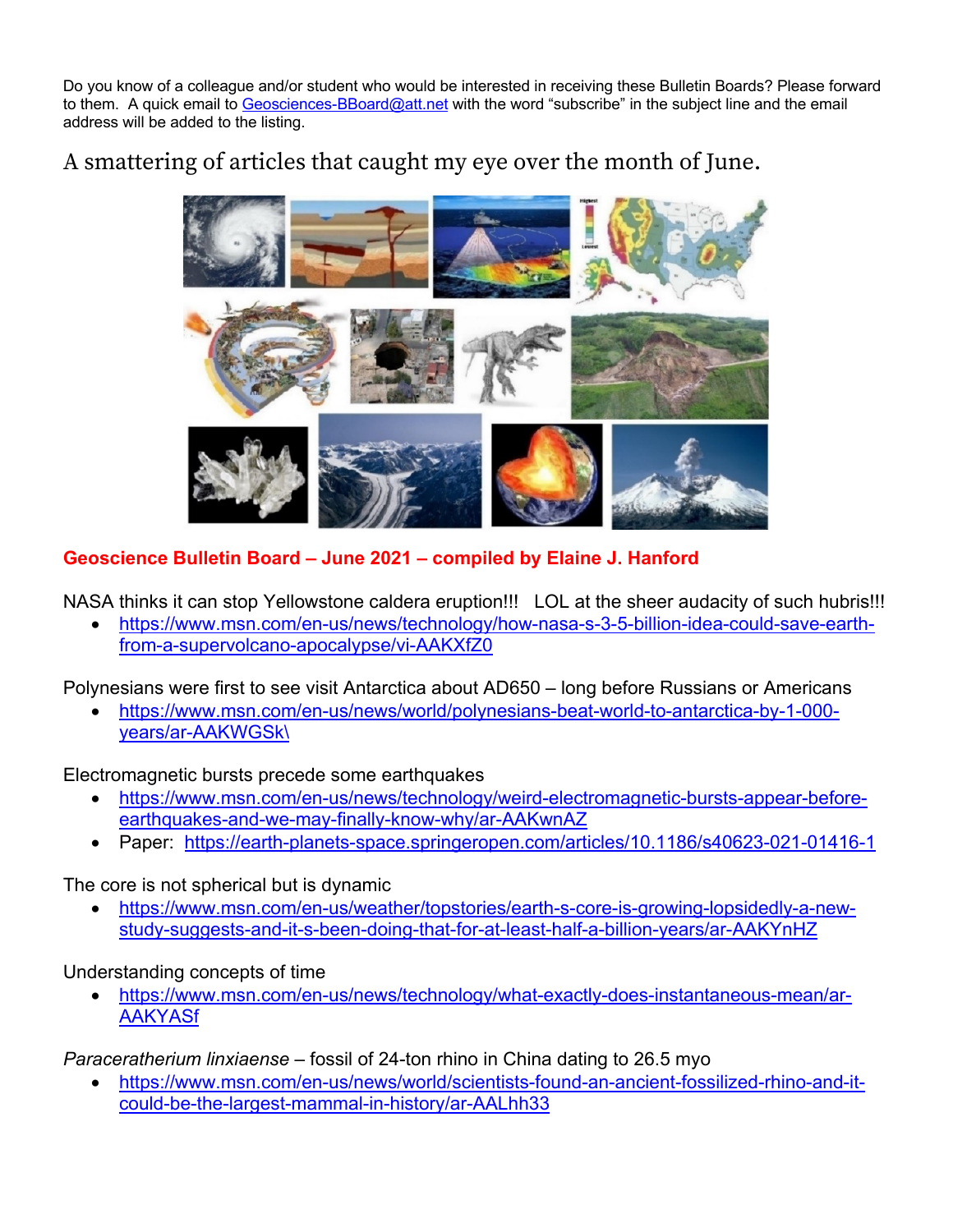Diamond rush in South Africa was really just quartz

• https://www.msn.com/en-us/news/world/diamond-rush-goes-bust-when-stones-in-southafrica-determined-to-be-quartz/vi-AALk57x

Dendrochronology reveals record of drought – study only covers past 1200 years but not all Holocene

- https://www.msn.com/en-us/news/us/scientists-use-clues-from-trees-to-put-the-currentdrought-into-perspective/vi-AALtnsi
- paper: https://science.sciencemag.org/content/368/6488/314



## **Environmental Science Bulletin Board – June 2021 – compiled by Elaine J. Hanford**

Annual reminder that "kissing bugs" transmit Chagas disease – commonly found in Latin America also endemic to US – humans are reservoir species

- https://www.msn.com/en-us/news/us/300k-americans-may-live-with-a-chronic-deadlydisease-transmitted-by-the-kissing-bug-what-is-chagas-and-why-are-doctors-missing-it/ar-AALd2U6
- https://www.usatoday.com/story/news/health/2021/06/19/kissing-bug-chagas-diseasedoctors-may-missing-cases-study-finds/7636755002/

US declines enforcing sanctions against company building Nord Stream 2 pipeline – follow the money

• https://www.msn.com/en-us/news/politics/biden-received-funds-from-russian-lobbyist-beforeconceding-on-major-pipeline-report/ar-AAKwaJZ

Remains of 215 children found at Kamloops Indian Residential School in BC that closed in 1978

• https://www.yahoo.com/news/remains-215-children-found-former-211955716.html

Need new approaches to handling 4.5+ trillion pounds of garbage created by humans each year – recycling of plastic is "a joke"

- https://www.msn.com/en-us/money/companies/trillions-of-pounds-of-trash-new-technologytries-to-solve-an-old-garbage-problem/ar-AAKvT94
- Link to download report: https://openknowledge.worldbank.org/handle/10986/30317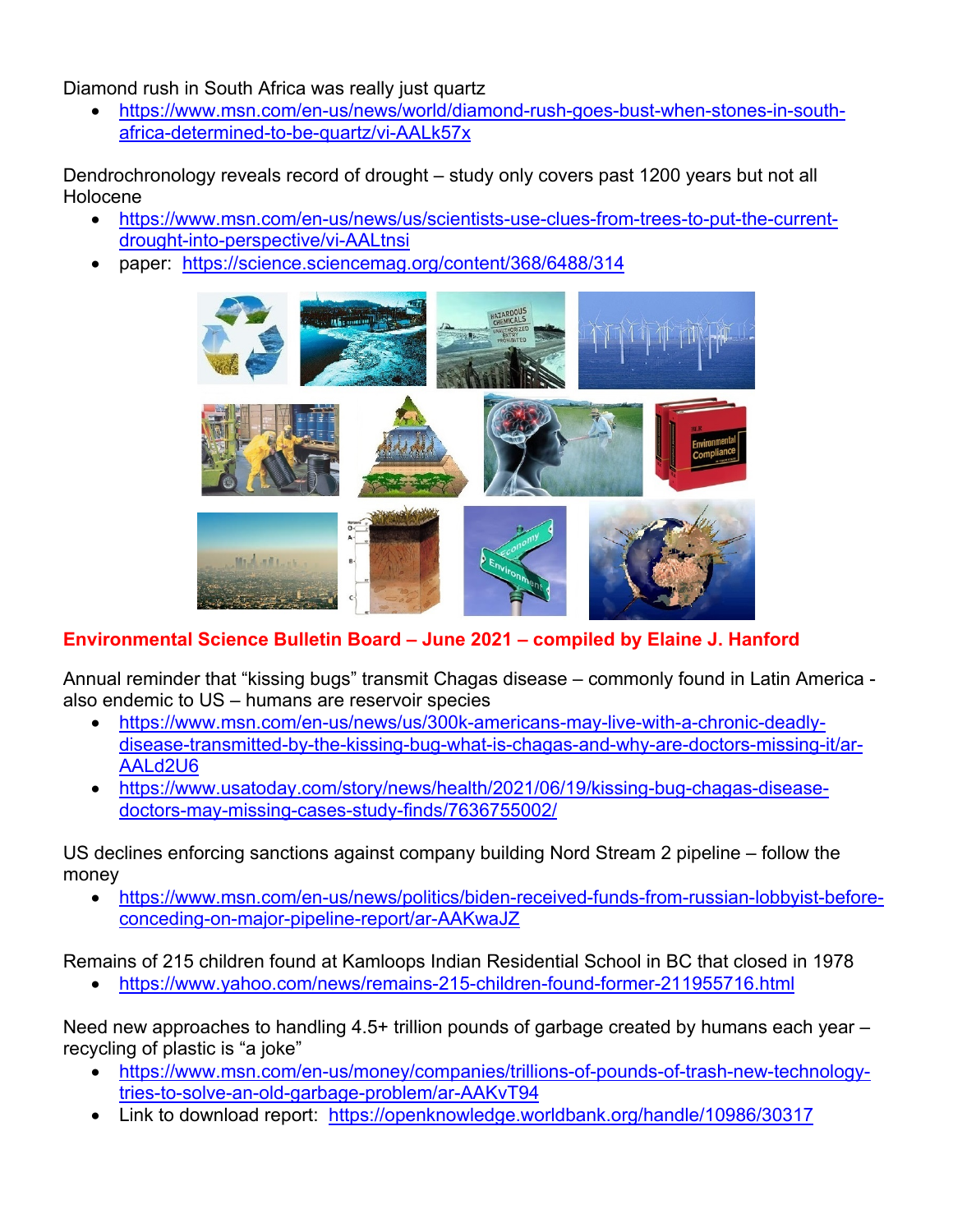Agent Orange was banned from the Vietnam battlefield in 1971 but toxic legacy remains and the stockpile was sprayed here in Oregon until 1978

• https://www.msn.com/en-us/news/world/how-two-incredible-women-declared-war-on-themakers-of-agent-orange-sprayed-all-over-vietnam-and-the-u-s/ar-AAKv6jt

The potential consequences of removing major highways from urban areas

• https://www.yahoo.com/news/removing-highways-fix-americas-cities-142313339.html

App lets you vicariously follow the path of a drop of water (and pollutants) across the US

- https://www.fastcompany.com/90641430/this-map-lets-you-fly-along-the-path-of-a-drop-ofwater-from-any-place-in-the-u-s
- River Runner: https://river-runner.samlearner.com/

Carbon emissions created when building & powering EV – need to be owned & driven longer to begin to offset those emissions – otherwise cannot even begin to consider EVs "green"

• https://www.msn.com/en-us/autos/news/electric-cars-need-to-be-driven-further-ownedlonger-to-offset-embedded-carbon-report/ar-AAKxpwT

Déjà vu all over again – US energy policy and the pursuit of failure – "wonder if a real crisis even exists"

• https://www.msn.com/en-us/news/politics/us-energy-policy-and-the-pursuit-of-failureagain/ar-AAKyQZc

Proposed Texas bill wisely would fix problems with power grid – ignores "global warming" alarmism

- https://www.msn.com/en-us/news/us/texas-fix-after-blackout-doesn-t-dwell-on-climatechange/ar-AAKy4aZ
- https://www.msn.com/en-us/news/us/texas-fix-after-blackout-doesn-t-dwell-on-climatechange/ar-AAKy4aZ

China eases birth limits for families – will allow up to 3 children

• https://apnews.com/article/china-bd12b9c524853f33cca8db3a6930b936

"green energy" jobs disappear as wind turbine factory in South Dakota closes

• https://currently.att.yahoo.com/news/south-dakota-rocked-again-wind-043100112.html

Massive fire at chemical plant in Illinois

• https://www.yahoo.com/news/massive-fire-illinois-chemical-plant-152423099.html

Air National Guard to conduct full-scale investigation of PFAS contamination in groundwater near Morris ANG Base in Tucson, Arizona

• https://tucson.com/news/local/national-guard-to-investigate-pfas-contamination-in-tucsongroundwater/article\_917a90b2-ce40-11eb-acc8-23375010f02d.html

Unnecessary LA-Las Vegas high speed rail project now delayed

• https://www.reviewjournal.com/business/tourism/las-vegas-la-high-speed-rail-plan-delayeduntil-2022-2383729/

New building standard maps out tornado threat – draft standard available for public comment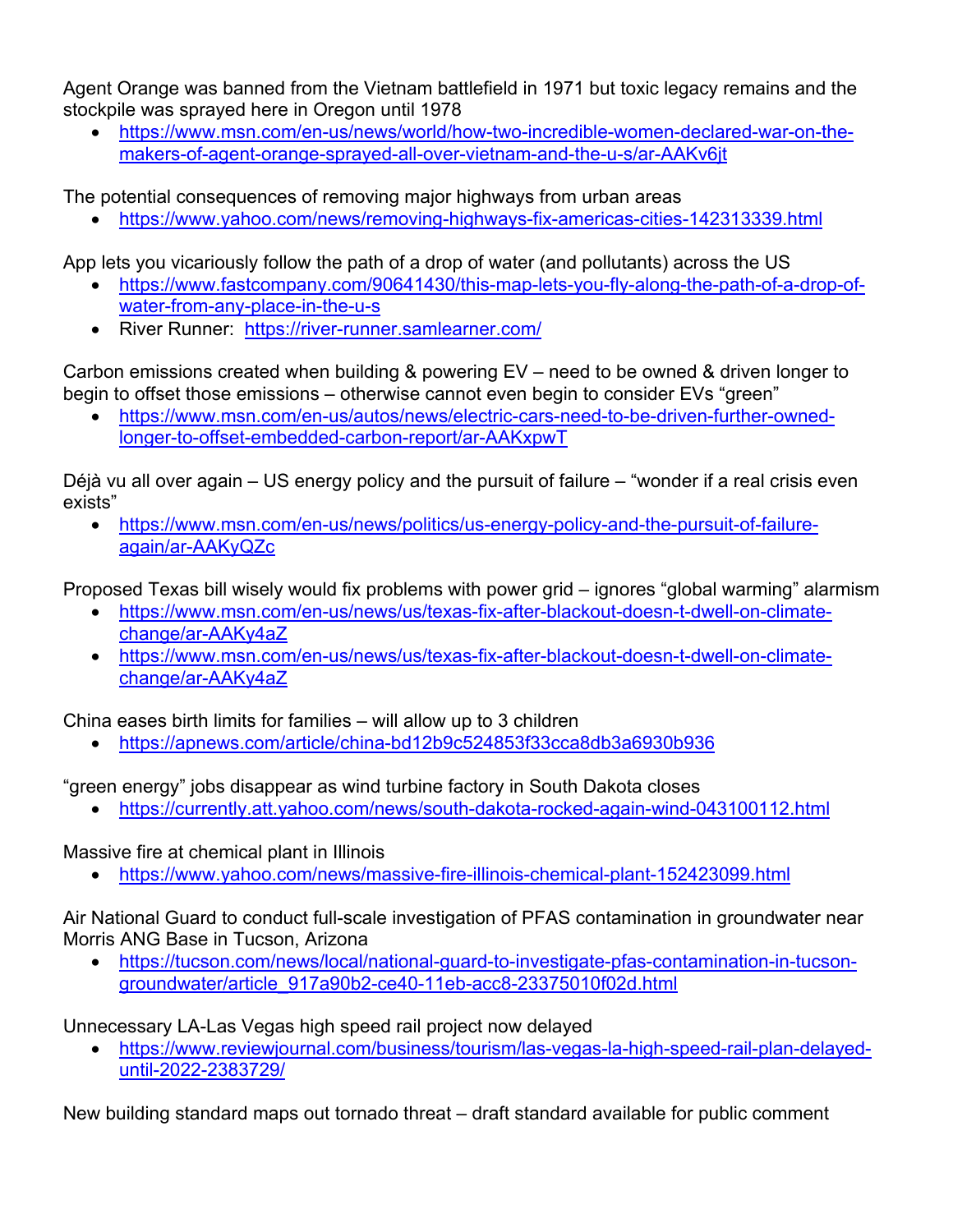• https//www.nist.gov/news-events/news/2021/06/major-new-building-standard-can-map-outtornado-threat-first-time

Hitting s golf ball in Yellowstone National Park is a federal offense

• https://www.wsj.com/articles/hit-a-golf-ball-in-yellowstone-park-golf-jake-adams-nationalparks-travel-11623001871?st=dssxjg1j4t7nlq5&mod=sbacq

"Garbage belt" is overwhelming Chinese UNESCO World Heritage Site

• https://www.msn.com/en-us/travel/tripideas/a-600-foot-garbage-belt-has-taken-over-achinese-unesco-world-heritage-site-and-is-overwhelming-local-herders-tasked-with-cleaningit-up/ar-AALioTv

Humans have significantly impacted river systems of the world – ranking largest dams

• https://www.zmescience.com/other/feature-post/the-biggest-dams-in-the-world-the-definitivelist/

Leaked draft of new IPCC report is more SOS – global warming hype – humans cannot evolve

• https://www.msn.com/en-us/news/technology/someone-leaked-the-next-ipcc-report-here-show-experts-are-reacting/ar-AALqCSY

Rattlesnakes (and other wild critters) entering urban areas as drought continues in California

• https://www.msn.com/en-us/news/us/rattlesnakes-everywhere-the-odd-consequences-ofcalifornia-s-drought/ar-AALtbX7

## **CORONAVIRUS**

Coronavirus COVID-19 statistics by country (click on USA to get State statistics) & CDC tracker

- https://www.worldometers.info/coronavirus/
- https://time.com/5800901/coronavirus-map/
- interactive map s: https://geodacenter.github.io/covid/map.html
- CDC Weekly Tracker: https://www.cdc.gov/coronavirus/2019-ncov/covid-data/covidview/

"Worst cover-up in human history"

• https://www.msn.com/en-us/news/politics/rep-mccaul-covid-origin-worst-cover-up-in-humanhistory/ar-AAKxhLp

Opening Pandora's Box at Wuhan – emergence of the virus – lab escapes happen about once a year

- https://www.msn.com/en-us/video/peopleandplaces/did-people-or-nature-open-pandora-sbox-at-wuhan/vi-AAKvSzD
- https://unherd.com/thepost/nicholas-wade-the-case-for-the-covid-lab-leak-theory/

How viral leaks can occur even from labs with "biosecurity" protocols – biggest risk from gain-offunction research

• https://www.msn.com/en-us/health/medical/wondering-how-a-killer-virus-can-possibly-leakout-of-a-secure-lab-this-is-how/ar-AAKy0PJ

"Hygiene theater" needlessly persists

• https://www.yahoo.com/lifestyle/temp-checks-digital-menus-touchless-124057363.html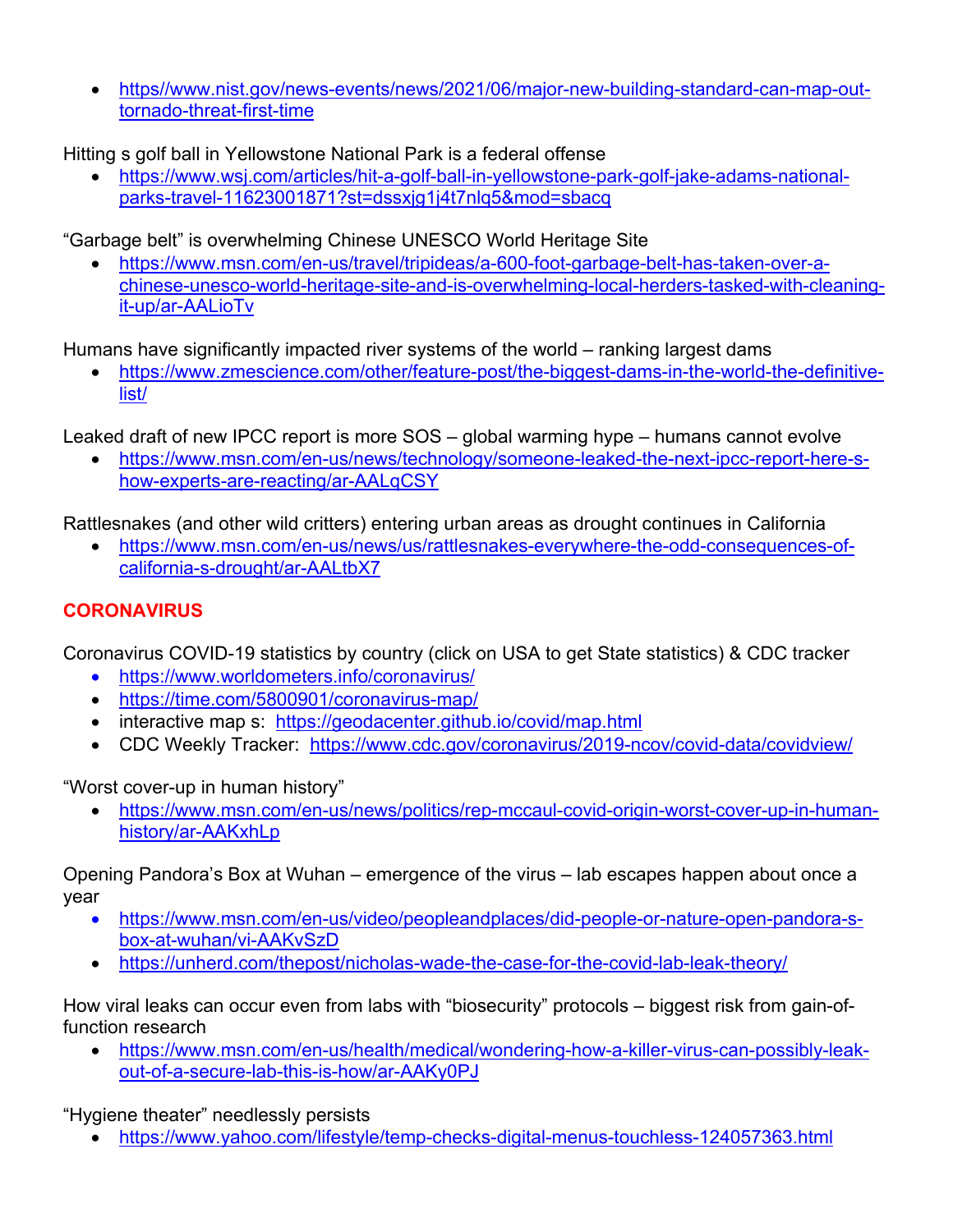Potentially life-threatening Guillain-Barré syndrome just days after vaccination with AZ vaccine

• https://www.msn.com/en-us/health/medical/six-australians-develop-potentially-deadlysyndrome-after-covid-jab/ar-AALjHLh

Using "research" to fear monger

• https://www.msn.com/en-us/health/medical/tree-pollen-can-carry-hundreds-of-covid-particlesscientists-warn/ar-AALk1Sj

Genetic sequence show virus did not originate at Wuhan market – NIH website 45 sequences deleted

- https://www.msn.com/en-us/news/world/deleted-gene-sequences-confirm-coronaviruscirculated-before-wuhan-seafood-market/ar-AALtfHM
- Paper: https://www.biorxiv.org/content/10.1101/2021.06.18.449051v1.full.pdf

FDA adds warning on risk of myocarditis & pericarditis to mRNA vaccines

• https://www.msn.com/en-us/health/medical/fda-adds-a-warning-to-covid-19-mrna-vaccinesabout-risk-of-myocarditis-and-pericarditis/ar-AALsgP9

**\*\*\*\*\*\*\*\*\*\*\*\*\*\*\*\*\*\*\*\*\*\*\*\*\*\*\*\*\*\*\*\*\*\*\*\*\*\*\*\*\*\*\*\*\*\*\*** 



## **Coastal Zone Management Bulletin Board – June 2021 – compiled by Elaine J. Hanford**

"Sea snot" clogging ports, suffocating marine life & devastating fisheries in Turkey

• https://www.businessinsider.com/turkey-sea-snot-crisis-devastates-fishing-marine-life-2021-5

Tons of plastic waste from burning container ship washing ashore & polluting Sri Lanka -- Fire ravaged & sinking ship carried chemicals – data destroyed – monitoring Sri Lanka harbor – significant environmental damage

- https://www.msn.com/en-us/news/world/plastic-waste-from-burning-ship-buries-sri-lanka-scoastline/ar-AAKwhMK
- https://www.yahoo.com/news/data-recovered-ship-chemicals-sinking-051151630.html